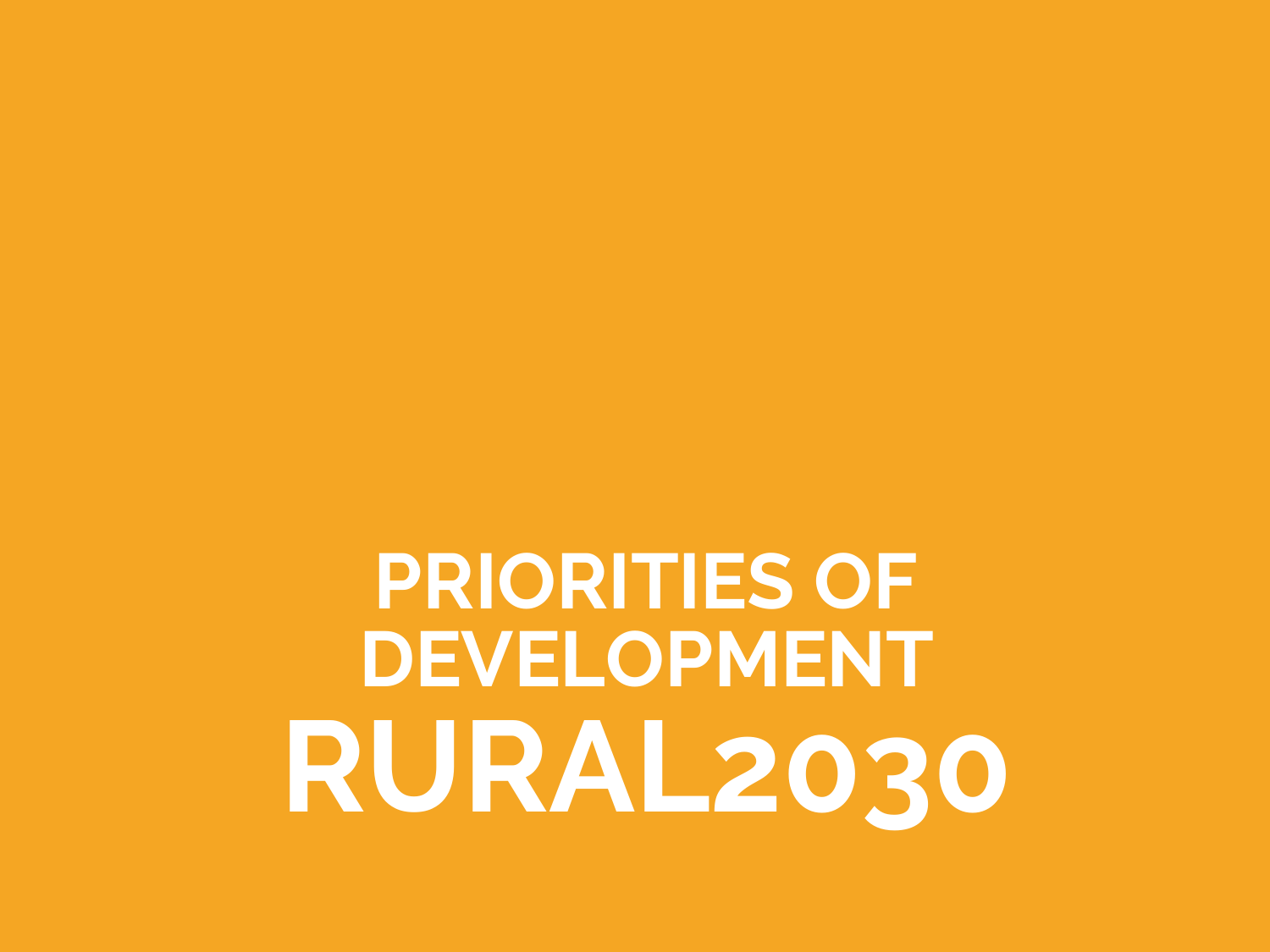



**STEP 2:**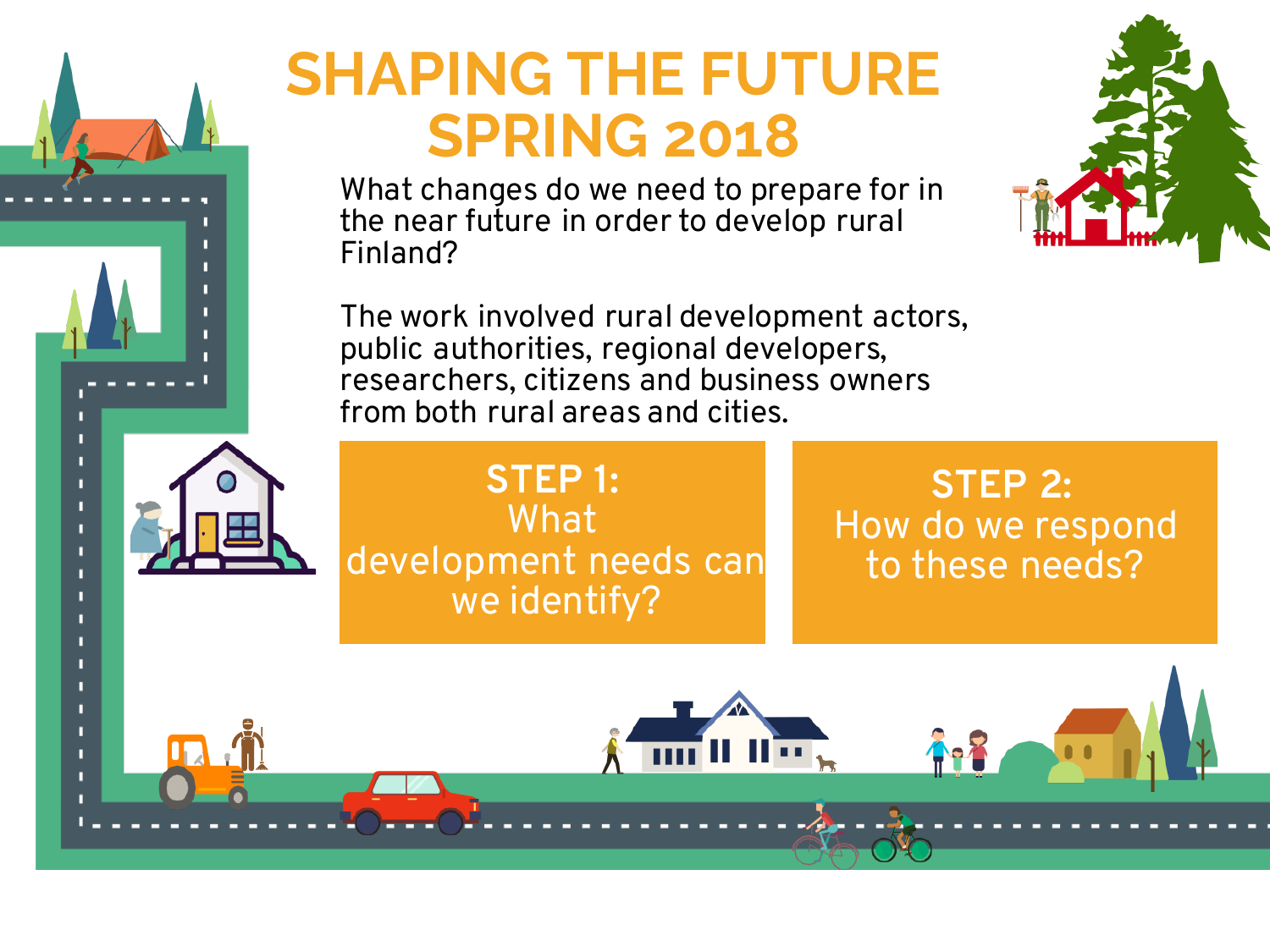# **WHAT WAS DONE**

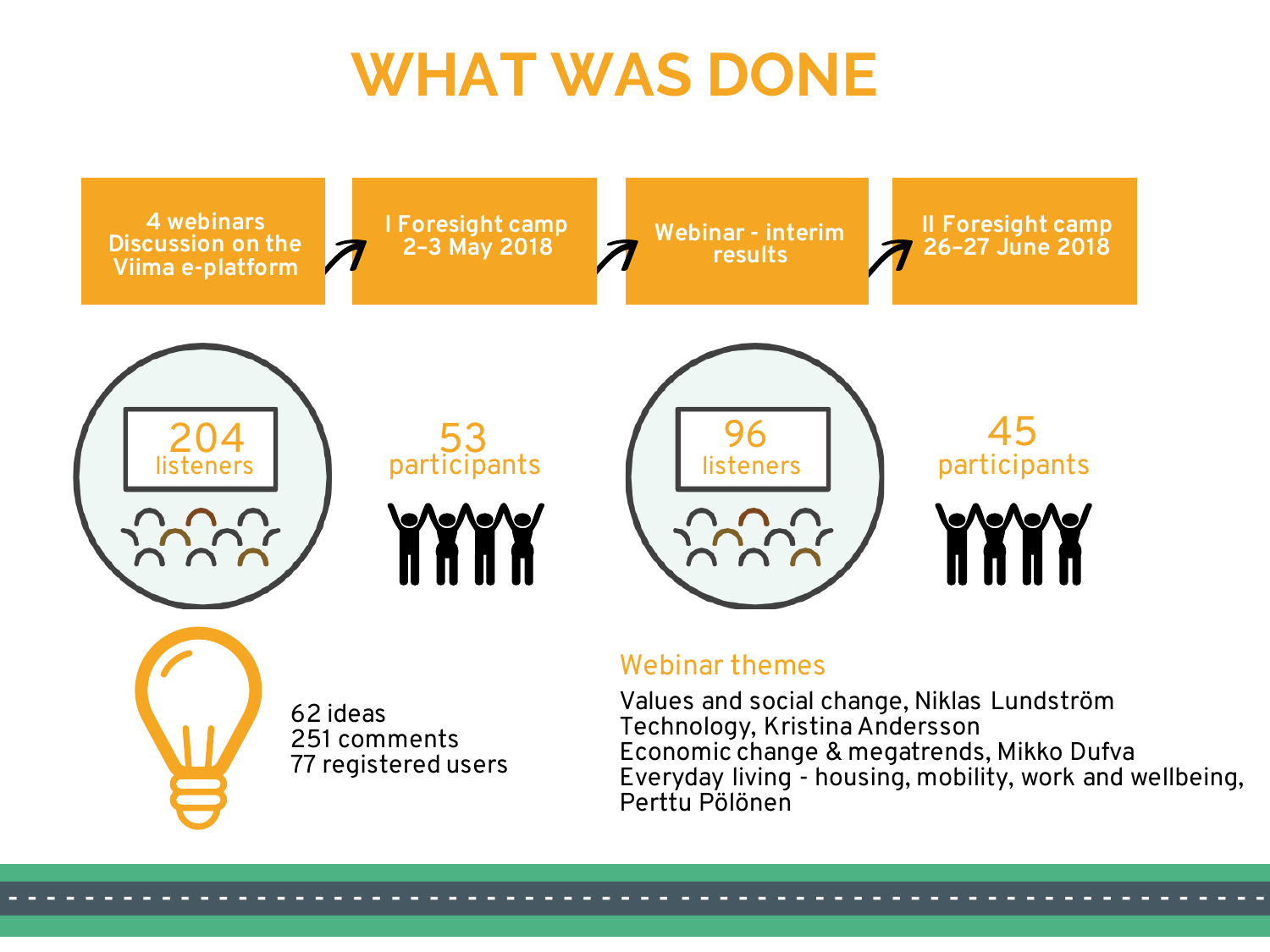# **CHANGE IN OPERATING ENVIRONMENT 2018-2030**

#### **POLITICAL**



- •The upcoming regional government and health and social services reform involves uncertainties about the availability of services
- •Civic participation will increase as single-issue movements become more common
- •Regional focus strengthens

#### **ECONOMIC**

- •Economic growth no longer a key issue for all people
- •Growing economic inequality
- •Entrepreneurship increases and finds new forms
- •Growth of platform and sharing economies
- •Growing global influence of Asian countries

### **TECHNOLOGICAL**

- •Efficient data communications a prerequisite for all activities
- •New technologies enable developments in circular economy and decentralised energy production
- •Increased use of AI, virtual reality and robotics
- •Unnecessary mobility decreases

#### **ENVIRONMENTAL**



- •Growing importance of the bioeconomy
- •Clean air, water and food become selling points
- •Local energy a new strong trend

#### **VALUES**

• Moderation becomes the norm



- •Rise of soft values and spirituality, with family and local community held important  $^{\bullet}$  OR
- •A hardening of values, increased individuality and radicalisation

#### **SOCIAL**

- •The individual's actions and responsibility for personal wellbeing are
	- emphasised
	- •Bubbles of like-minded people are formed
	- •Paths are found for marginalised groups and immigrants
	- •Strong influx of international and skilled workforce to rural areas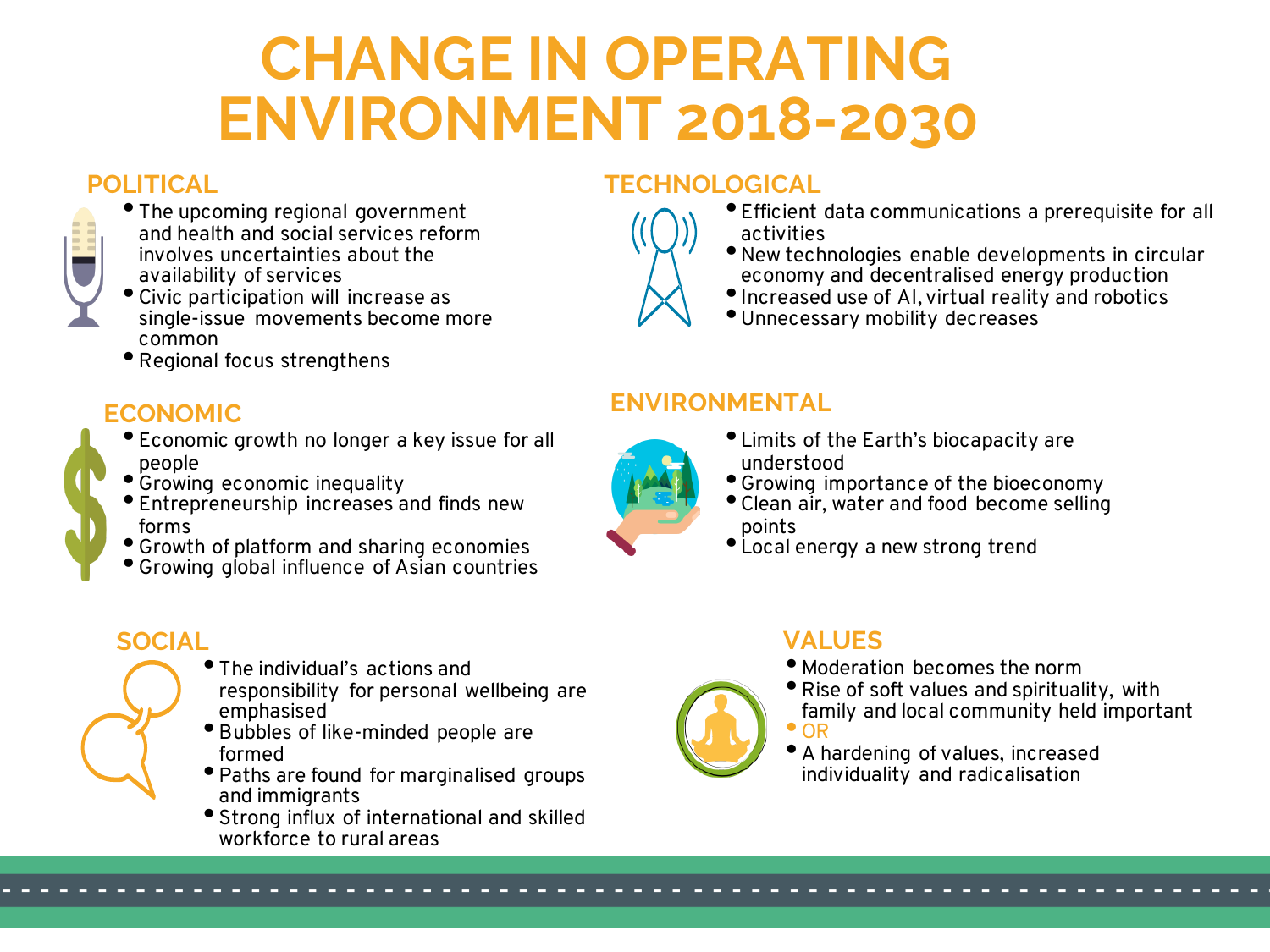## **DIFFERING VIEWS OF THE COUNTRYSIDE 2030**

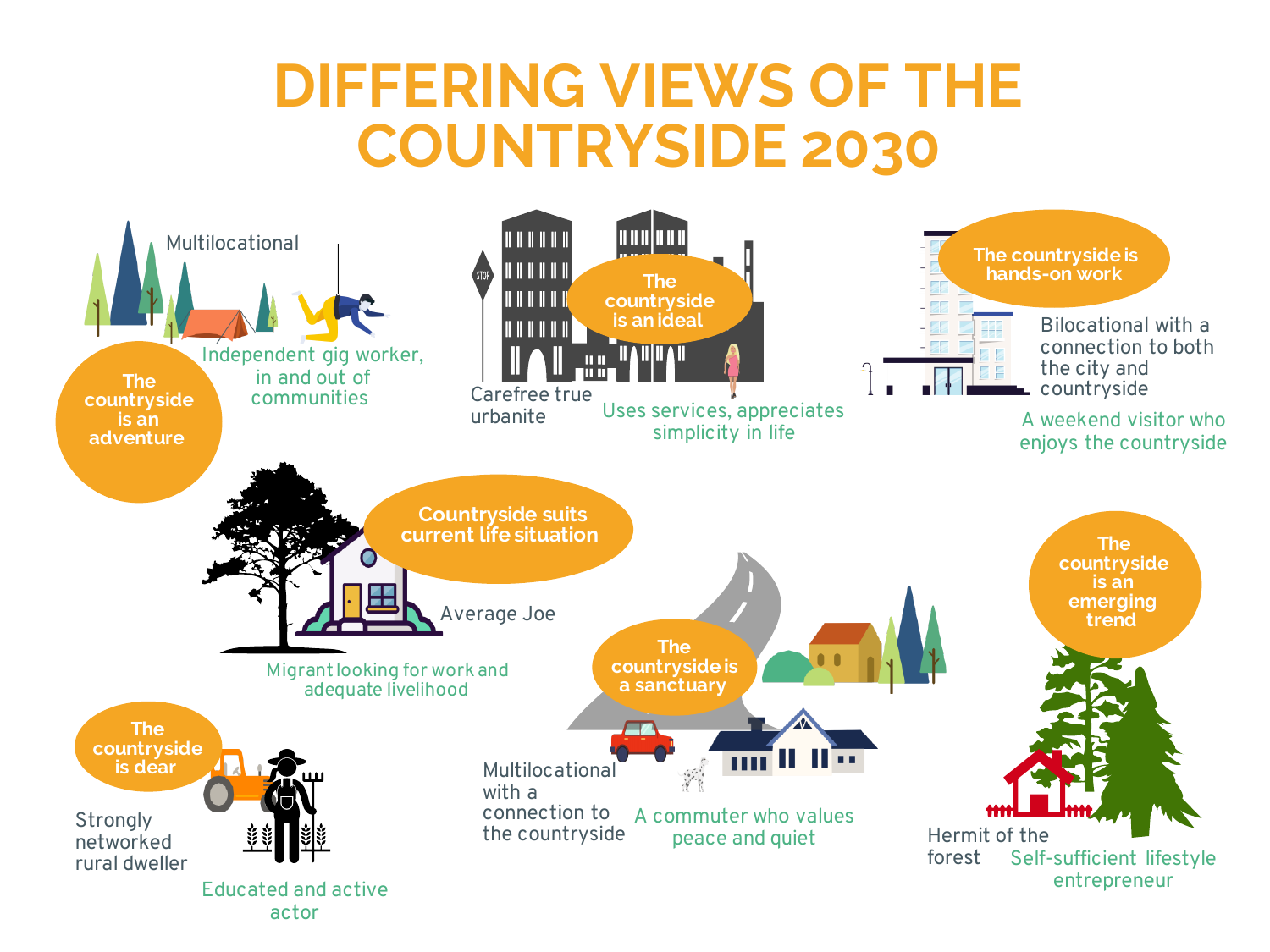## **HOW WE TALK ABOUT THE COUNTRYSIDE**

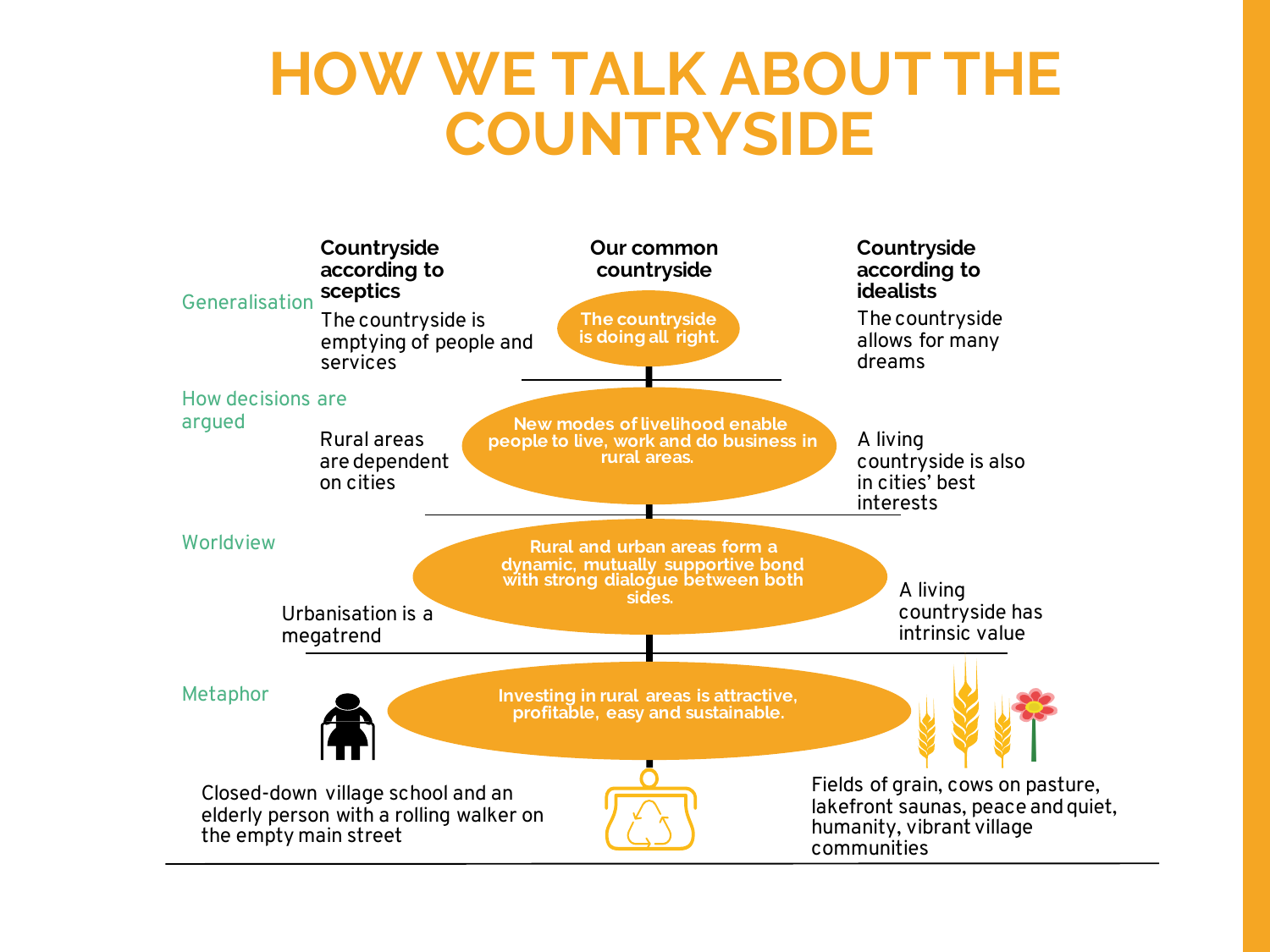# **PRIORITIES OF DEVELOPMENT**

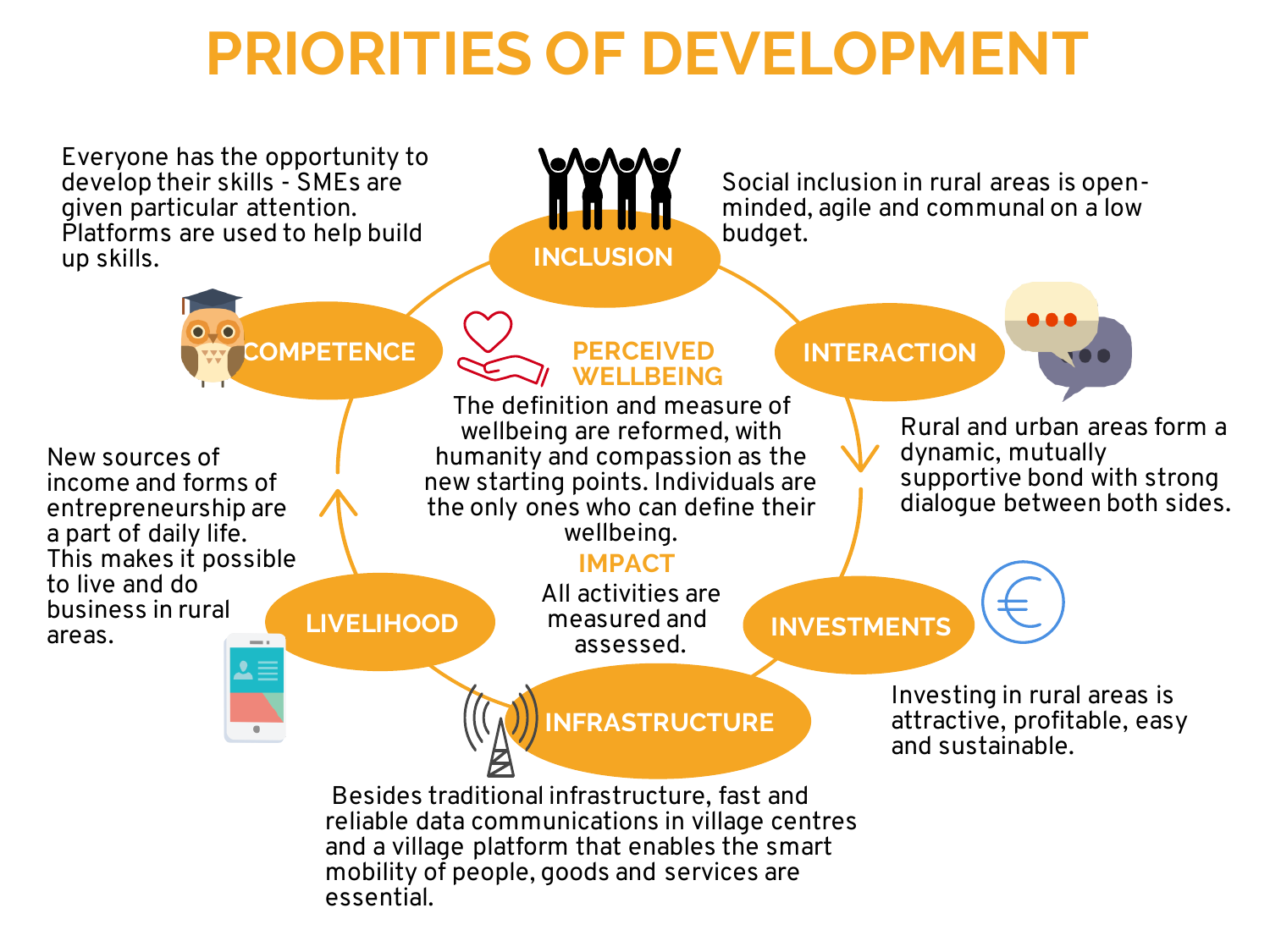



Developing a people-centred countryside is possible. Emphasising peoples' perceived well-being as the most important goal and metric of rural development is a bold initiative which, if realised, would differ from traditional regional development. People-centred development was also reflected in the desire to support individuals' own initiative and development of skills, as well as in the need to reinforce safety and sense of security in rural areas.



Success is built on competence, activity and interaction. As careers become more fragmented, people earn a living from small streams. Getting by requires constantly updating one's skills. People move in and out of virtual and physical communities and assume different roles.



We must harness peoples' and communities' enthusiasm to accomplish things. We mut bring together the skills and resources of individuals and communities and their desire to work and make a difference.



It is time to fade the boundaries between financial instruments. The Rural Development Programme should combine all available sources of funding to assist the countryside, private as well as public.



We must secure fast and reliable data communication connections. The society of the future will be increasingly built on digital services.